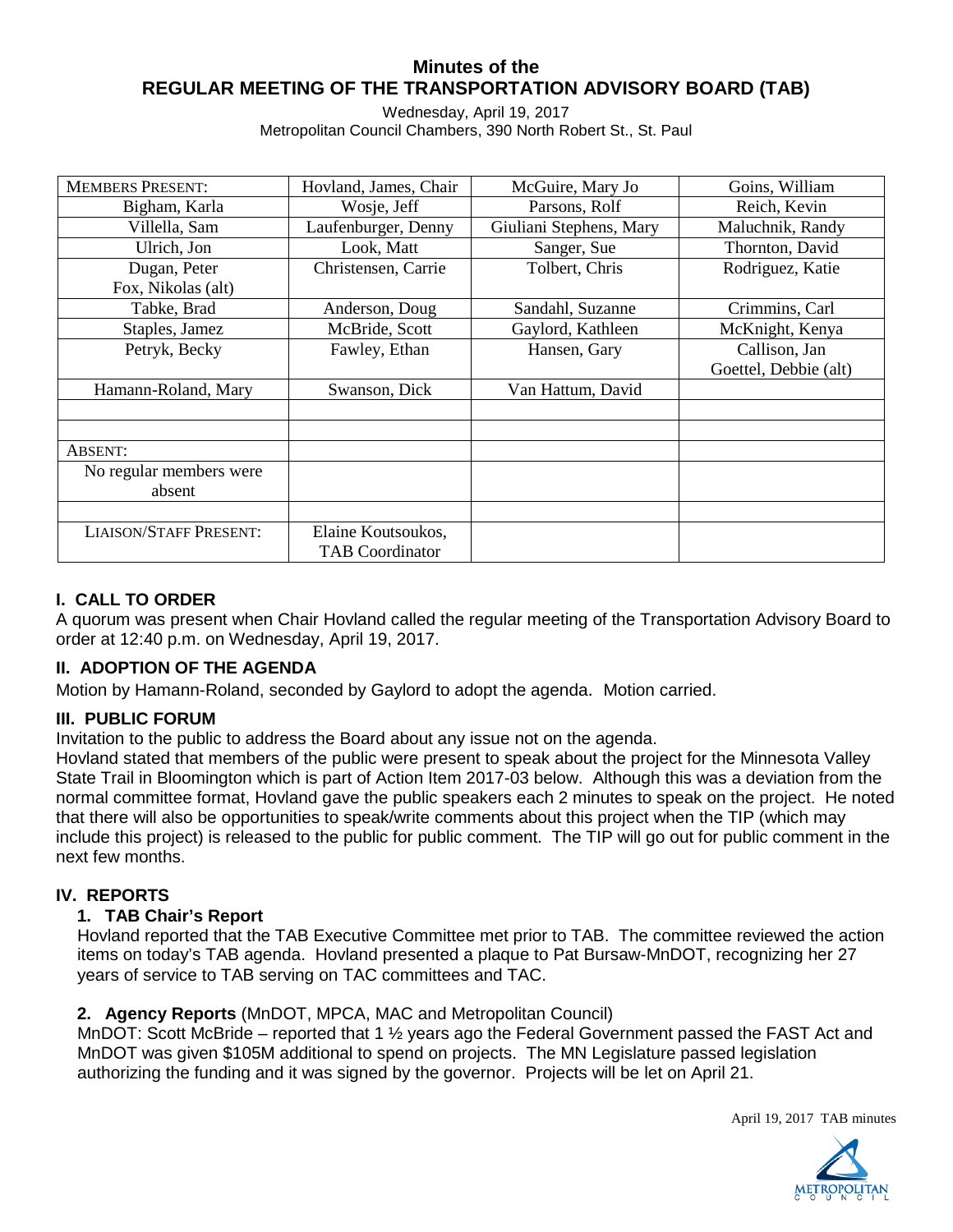MPCA: David Thornton – reported that the \$47 million settlement from Volkswagen is waiting for authorization from the MN Legislature authorizing MPCA to be eligible to receive and direct the funds.

MAC: Carl Crimmins – reported the Long-Term Comprehensive Plan for the Crystal Airport will be submitted to the Metro Council next month. MAC has received three awards for concrete apron work, bituminous work, and project of the year.

Two years ago, the FAA came out with a new landing procedure for aircraft called the Optimized Profile Descent. Aircraft use less fuel upon landing. MAC staff worked to quantify benefits of this procedure. Over 2 years time, there is a savings of 57,000 metric tons of carbon dioxide into the atmosphere. This is comparable to 12,000 less cars on the road per year. The FAA reviewed and approved MAC staff analysis and will share the information with other North American airports. Bridget Rief-MAC responded to questions about pick-up areas. Rief also suggested that interested members visit the MAC website to view MAC Commission meetings and presentations that are brought to those meetings: metroairports.org. Crimmins added that road work is scheduled to be complete prior to the Super Bowl and starting dates for work on new bids will be put off until after the Super Bowl.

Metropolitan Council: Katie Rodriguez – reported that the Metro Council proposal to raise transit fares has been released for public comment. The public comment period is open through June 26. There will be four public hearings, along with various other outreach efforts. Bigham asked whether the Council has identified specific routes targeted for 40% cuts, if necessary. Rodriguez answered that no, those decisions have not been made. Bigham suggested that, in the event that there are proposed route/schedule changes, that the Metro Council post these changes on social media to demonstrate the impact to the public. The committee discussed whether the TAB as board should be taking a formal action regarding transit funding. It was decided that the conversation about taking formal action about specific subjects or modes will be an agenda item for a future meeting.

### **3. TAB Bylaws Task Force**

Task Force Chair Mary Hamann-Roland reported that the Bylaws Task Force held an initial meeting to discuss possible changes in language regarding representation of citizen members, Roberts Rules of Order, and composition of the TAB Executive Committee.

## **4. Technical Advisory Committee Meeting Report**

TAC Chair Steve Albrecht reported that the TAC did not meet. He will address the action items later in the meeting as part of this agenda.

## **V. CONSENT ITEMS**

Motion by Hamann-Roland, seconded by Reich and carried to approve the minutes from the March 15, 2017 TAB meeting, with the corrections to name spellings and attendance noted by Callison.

## **VI. ACTION ITEMS**

1. 2017-09: TIP Amendment: Scott County Scope Change

TAC Chair Albrecht presented this item.

Motion by Ulrich, seconded by Crimmins:

That the Transportation Advisory Board adopt an amendment to the 2017-2020 TIP to adjust project cost and the description of the Scott County TH 169/TH 41/CSAH 78/CSAH 14 Intersection Improvement Project (SP # 070-596-013).

Motion passed.

2. 2017-03: 2016 Regional Solicitation Over-programming

TAC Chair Albrecht and Metropolitan Transportation Services Manager Highway Planning & TAB/TAC Process Steve Peterson presented this item. Members of the public attended the meeting and commented on the project for the Minnesota Valley State Trail in Bloomington. Members of the public



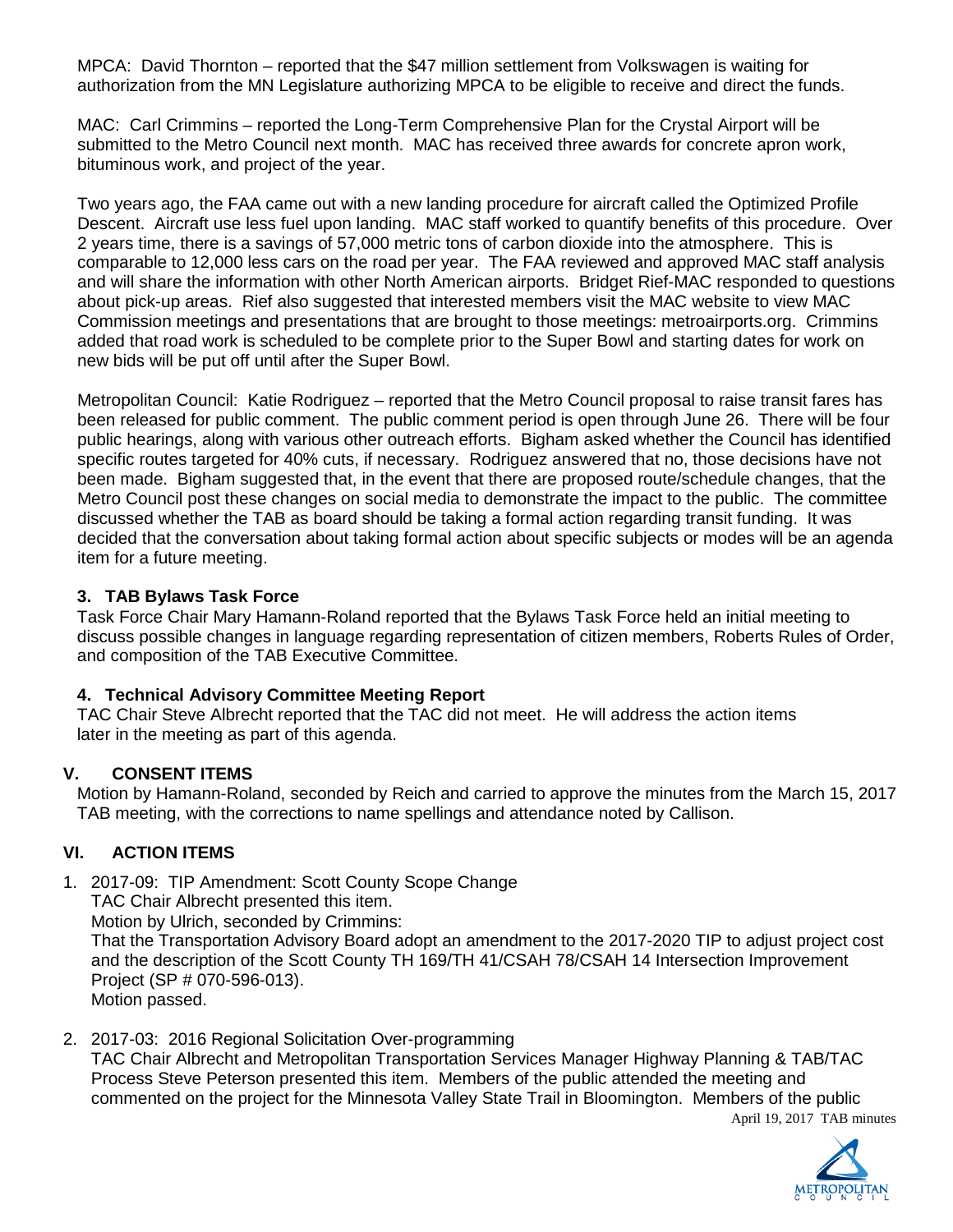were reminded that there will be additional opportunities to speak/write comments about this project when the TIP (which may include this project) is released to the public for public comment. The TIP will go out for public comment after TAB action on 6/21, the public comment period will end 8/26 with the final TIP and public comment report is scheduled to appear before TAB on 9/16.

### Motion by Sandahl, seconded by Anderson:

That the Transportation Advisory Board approve the following:

- 1. Overprogram Regional Solicitation funds up to 8%.
- 2. Fund the following additional projects for the 2016 Regional Solicitation to be placed in the draft 2018- 2021 Transportation Improvement Program:
	- Brooklyn Park roadway expansion project.
	- Minnetonka roadway reconstruction project.
	- Washington County roadway system management project.
	- Minnesota DNR multiuse trail project, and
	- St. Paul multiuse trail project.

Motion passed with a show-of-hands vote.

Hovland encouraged members to think about modifications or what they would like to see in the next Regional Solicitation. The TAB makes the philosophy and policy decisions. VanHattum said it would be helpful for members to have a "binder" including the items that guide the decisions and policy. He also asked that the tables with projects include projects at the margin/cut off. McGuire would like to look at whether the TAB would like to add the ability to fund more projects in specific modes, as funding seems to be in jeopardy in some areas more than others. Fawley suggested including overprogramming from the start in the Regional Solicitation package so that the TAB doesn't have to come back and choose projects later. Hamann-Roland said that a matrix of the 2040 community designations would be helpful to look at regional balance. Rodriguez requested staff provide more metrics for measuring geographic balance. There was much discussion about the role of the TAB in critiquing projects that may be in a flood plain, trails that may not have a transportation function, checking on projects that have been funded to see how they have delivered and whether they have achieved claims that are made in the original Regional Solicitation application. Some members stated that there has been a process set in place for scoring projects, and it is not fundamentally "broken", there is a process in place for a trusted recommendation from the TAC, sponsoring agencies should be going through the public process and making sure that projects are meritorious.

## **VII. INFORMATION AND DISCUSSION ITEMS**

- 1. 2016 Regional Solicitation Evaluation of Measures Metropolitan Transportation Services Senior Planner Joe Barbeau presented this item.
- 2. TPP 2040 Update

Metropolitan Transportation Services Director Nick Thompson presented this item. He stated that the Draft TPP Update will be developed by the end of December this year to bring through the committee process beginning next year, with public hearings and adoption next year. Hovland stated that the TAB is very interested in helping to develop this update and would like opportunities for engagement and input sooner rather than later.

Thompson offered TPP opportunities for TAB members off-line, for those who were not part of the process last time, to cover background of what the TPP is, etc.

Thompson also offered educational sessions regarding Regional Solicitation scoring and technical issues, if TAB members are interested.

3. TPP Performance Based Planning and Performance Measures Due to time constraints, this item was postponed to a later date.